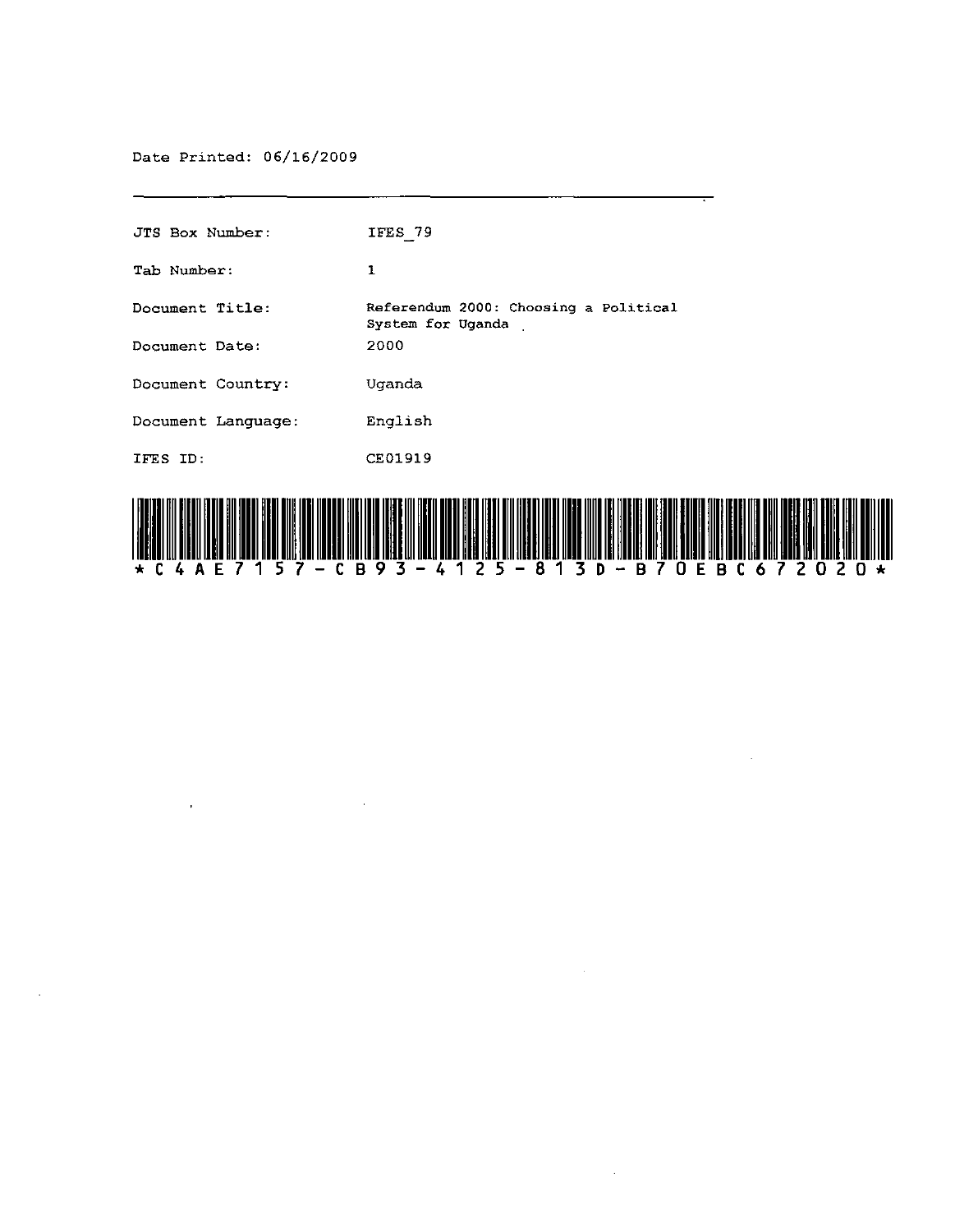# . **REFERENDUM 2000: CHOOSING A POliTICAL**  SYSTEM FOR **UGANDA**

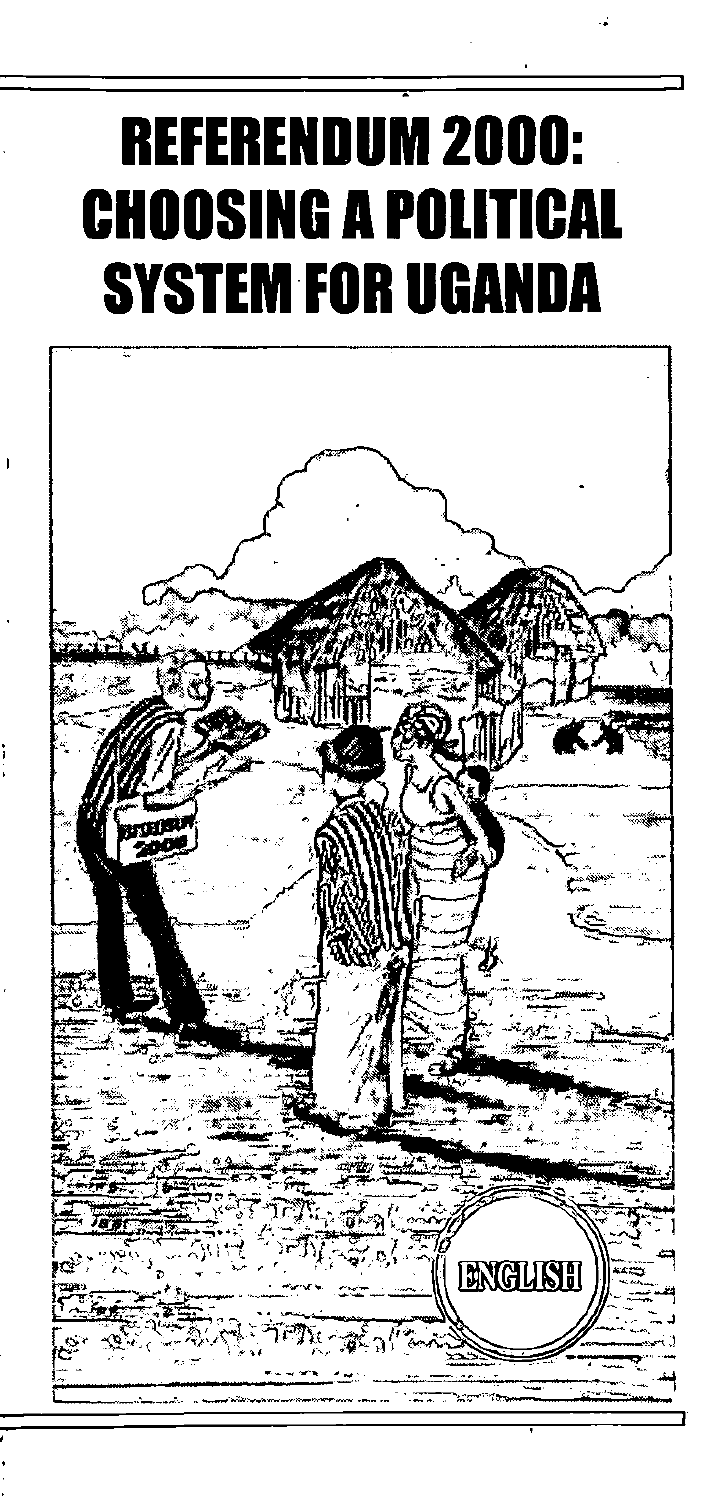

A Keterendum is a vote taken on an important issue by all the people of a country. It is an opportunity for all people to show whether or not they support an idea. Usually decisions about government policy are taken by elected representatives of the people (for example, MPs). However, in a referendum, everybody has a chance to vote on a particular issue.

### **What is Referendum 2000 about?**

According to the Ugandan Constitution, the people of Uganda shall decide for themselves what kind of political system should be used to govern the country. To do this, the Constitution says that a Referendum must be held one year before the next Parliamentary and Presidential elections.

In June or July 2000, a Referendum will be held to allow Ugandans to choose between:

- The Movement System
- The Multi-party system

**Contract Cash and Providence** 

• Any other democratic and representative political system.

## What is a political system?

A political system is the way in which a country elects its leaders and governs its affairs. Some political systems are democratic, while others are not. The Ugandan Constitution permits a Referendum to be held to choose between different democratic political systems. In this way, the Constitution protects democracy in Uganda.

"c '"i .'; •• i "c', ';I\_n.;#!!t~ .. ,-.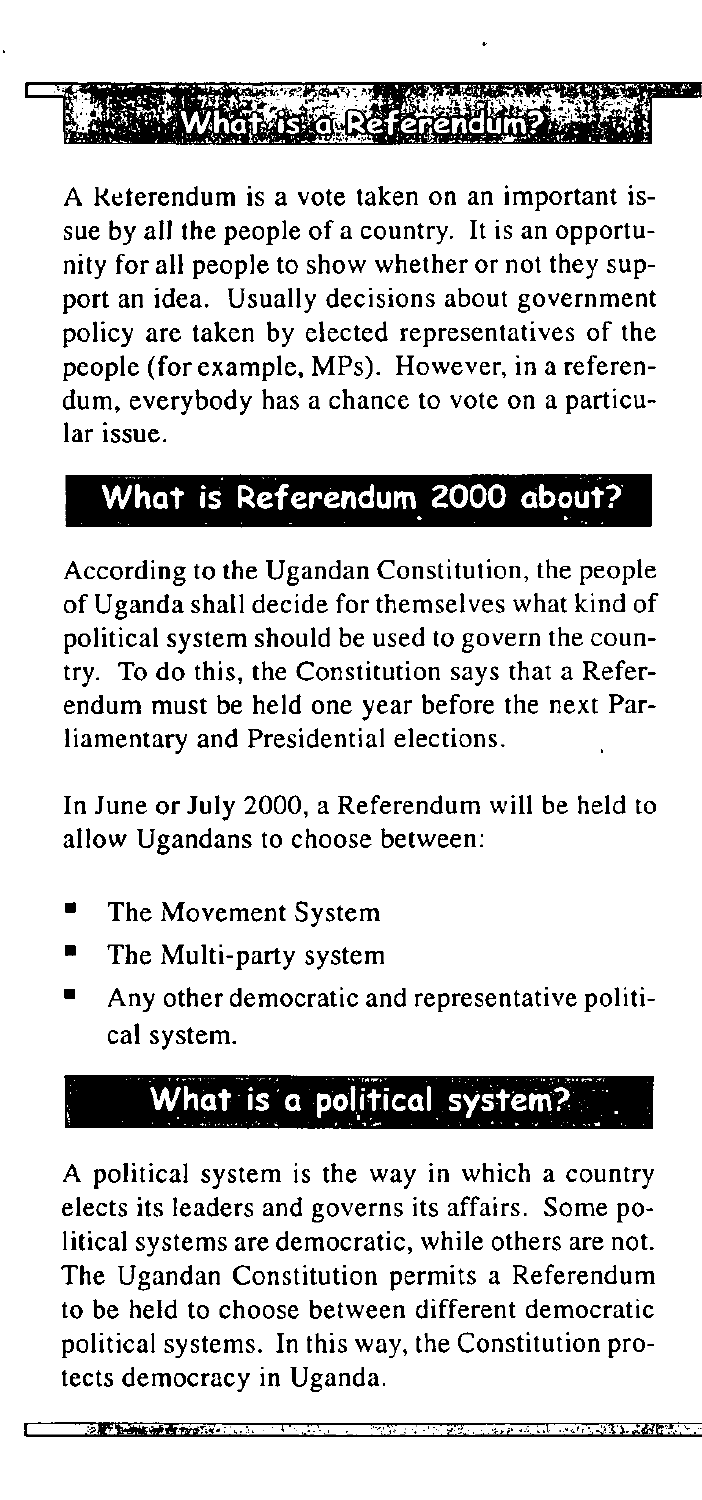

At the moment Uganda is governed by the Movement system. Leaders are elected on the basis of individual merit. Any citizen aged 18 years or over is free to contest directly for a leadership position at any level. If an individual wishes to compete in an election, this does not have to be approved by any organisation or party. It is up to the voters to decide if a person will be a good leader or not.

The movement system includes everyone in Uganda and **there is no distinction between "members" and "non**  members". Under the Movement system, elected representatives in any structure of government participate in discussions and make decisions according to their personal beliefs and the views of their respective constituencies.



In a Multi-party system, several different parties compete in an election and more than-two parties are represented in government. All citizens are given the right to belong to the political party of their choice, or even to form their own political party. A political party is an organisation with strong ideas about the economic, social and political direction of a country. Some parties have strong views about other issues too (for example, cultural or environmental issues).

In a multi-party system, candidates in an election are put forward by a party. Elected Representatives in government participate in discussions and make decisions according to their party's position on the issues at hand. They represent the views of the people who voted for their party, and its members. Opposition parties attempt to offer alternatives to the ruling party.

•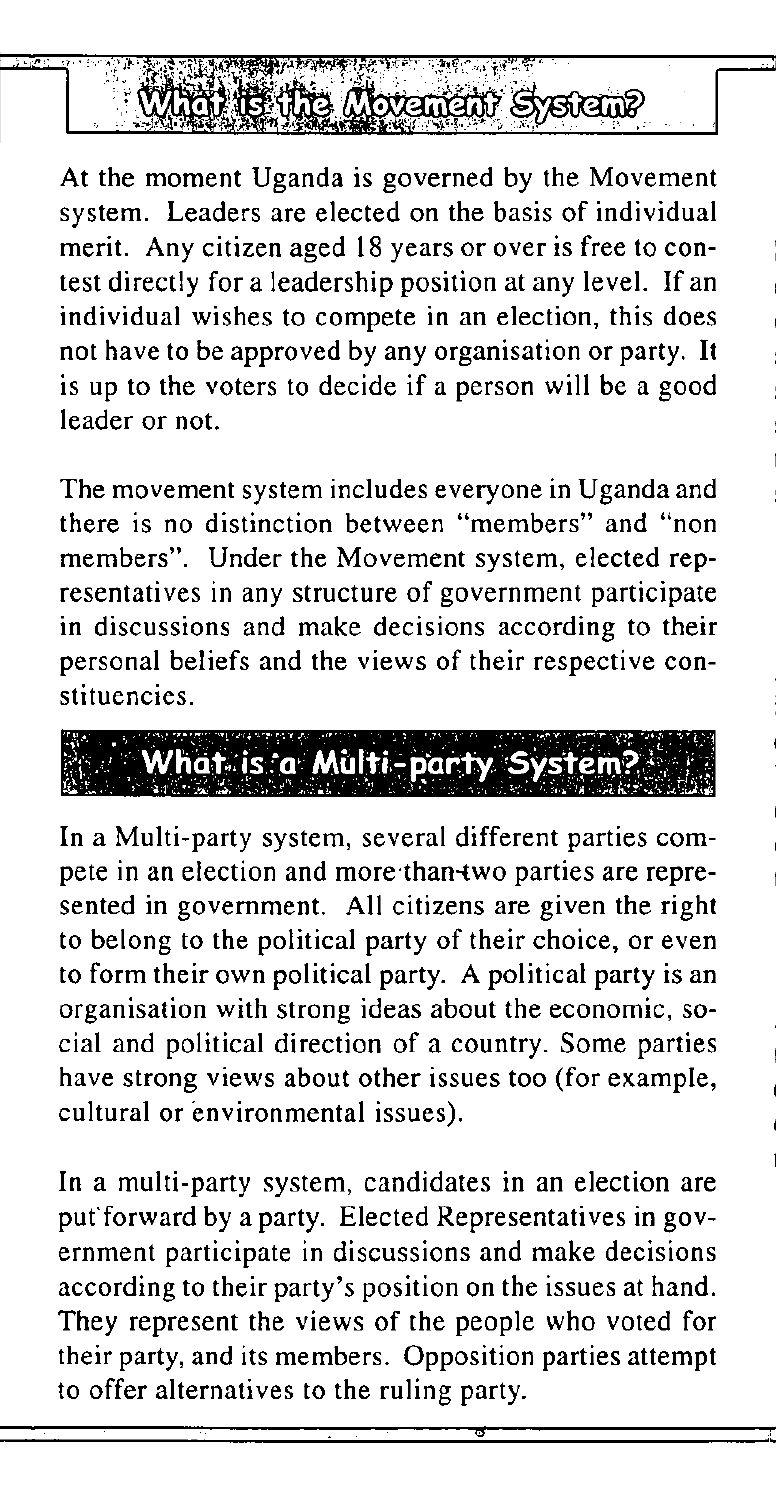

For the Ugandan Referendum in 2000, a third political system might be suggested, although it is not yet clear what this might be. The Constitution emphasises that only a truly democratic and representative systemwill be accepted as a third option. **If** no such system is proposed, then Ugandans will simply have to choose between the movement and multi-party systems.



A referendum is about an issue, NOT about electing a leader. Remember that the purpose of Referendum 2000 is to choose a political system for Uganda, and NOT' to choose new leaders. A specially appointed panel of three judges will decide on the Referendum question. Keep your ears open to find out what it is.



All Ugandans citizens aged 18 years and over are entitled to vote. However in order to exercise their vote, eligible citizens are obliged to register. **If** your name does not appear on the voters' register, then you will not be able to vote.



9

**::::J**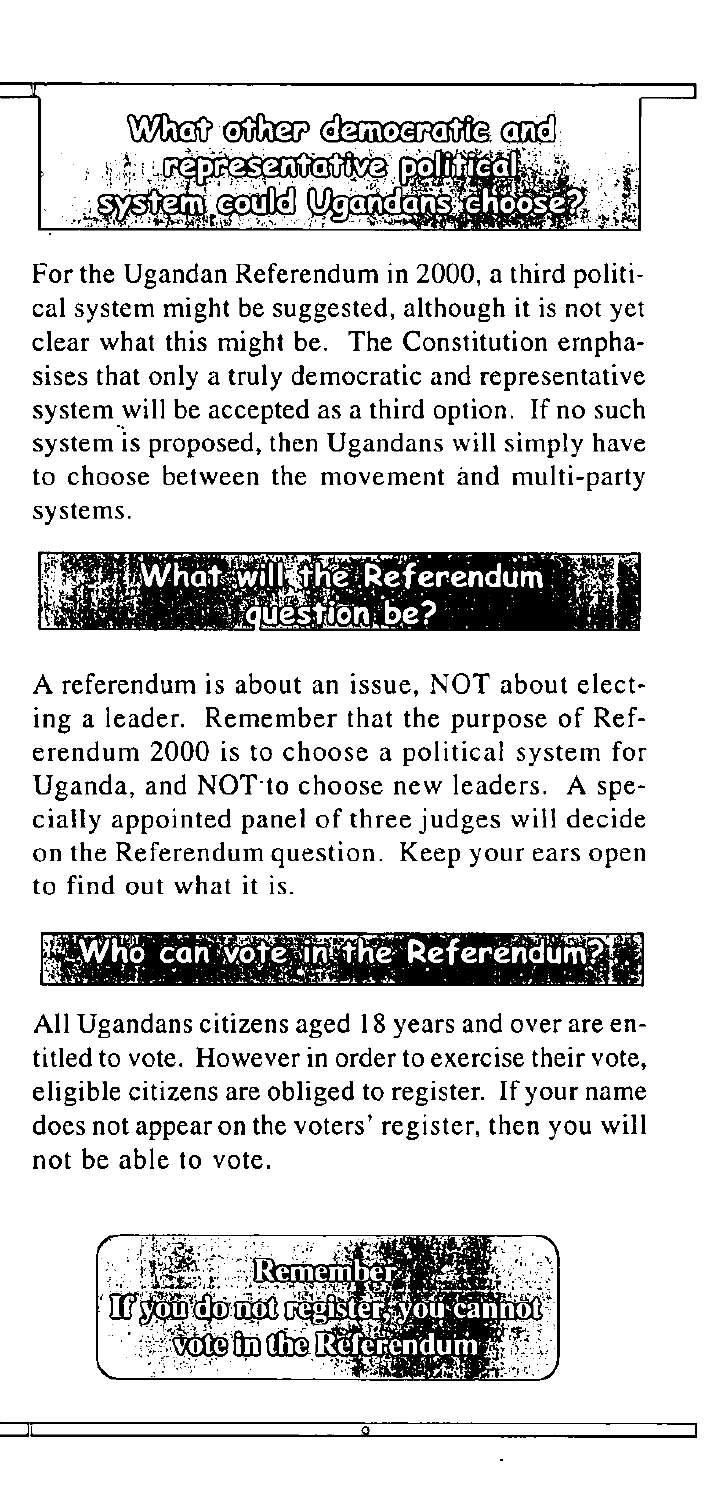### Why is it important for voters to

The voters' register is an important tool for organising the Referendum. It provides information about how many voters live in each area and ensures that adequate information about how many voters live in each area and ensures that adequate provision is made for them on voting day. The register also ensures that only eligible voters participate in the referendum, and that nobody votes more than once. In this way, the register helps to guarantee that the Referendum is free and fair.

### What is the registration process?

During November 1999 the voters' registers were checked during village council meetings, the purpose being to identify names of dead, non-existent, underage and non-citizens and removing them.

In the meantime and until further notice from the Electoral Commission, those who wish to apply for registration or to transfer from one area to another have a chance to do so in preparation for the Referendum.

shit with energeng and home world <u>Referendum?</u>

In the months before the Referendum, it is important for Ugandans to inform themselves about the different kinds of political systems so that they can make their choice. Civic educators will provide general information about the Referendum. Different sides will organise themselves to campaign for the multiparty and movement systems (and possibly even a